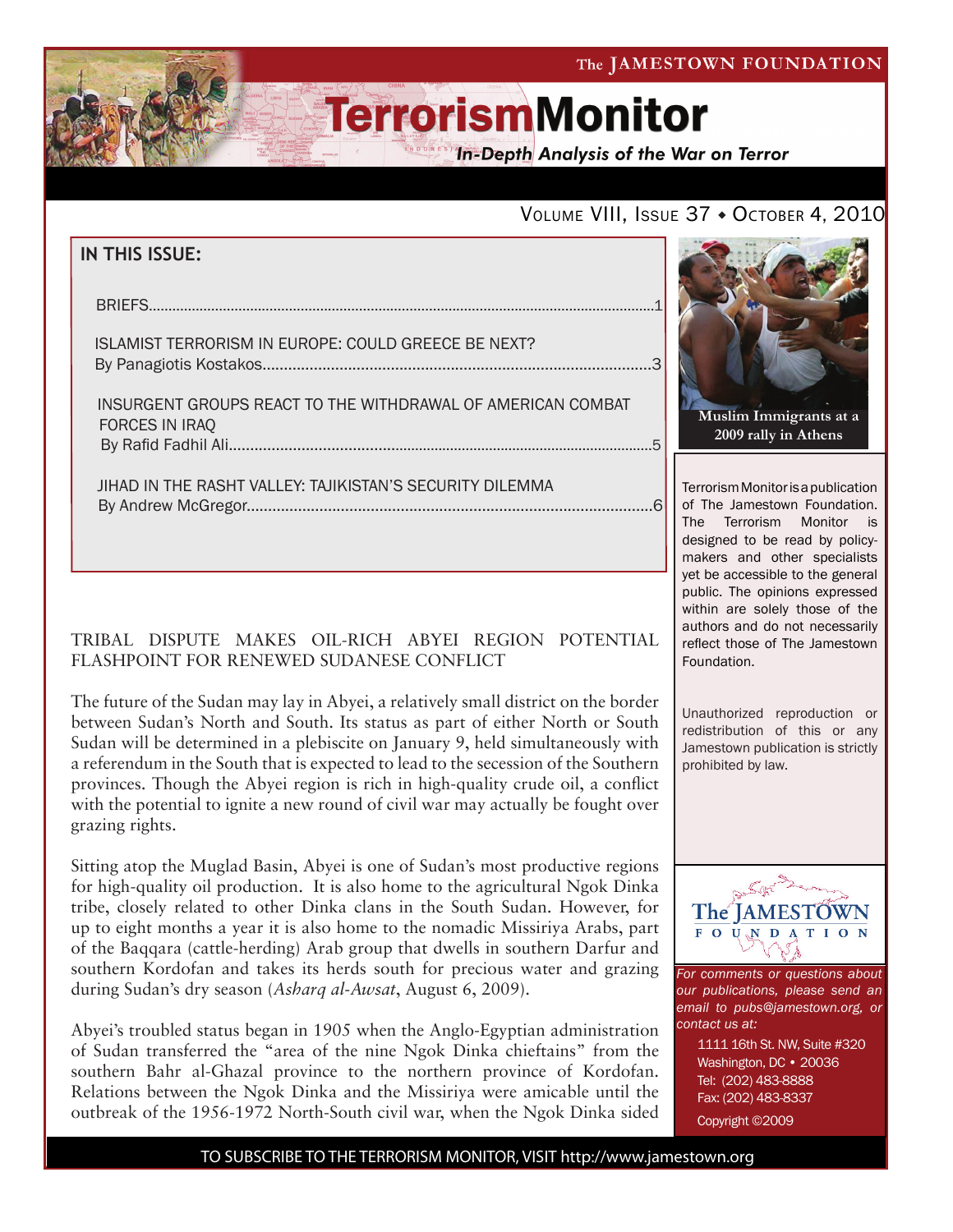largely with the southern Anyanya separatist movement. When the war resumed in 1983, the Ngok Dinka again sided with the Southern opposition, this time in the form of the Sudanese People's Liberation Army/Movement (SPLA/M).

Beginning in 1965, the Missiriya and other Baqqara Arabs were armed by Khartoum, forming mounted units known as the Murahileen. These militias raided the southern civilian population in SPLA-controlled territory, carrying out atrocities and kidnappings with a free hand. Though relations between the southern agriculturalists and the nomadic Arabs had always been uneasy, this strategy opened an irrevocable gulf between the two communities in the Abyei region.

Clashes occurred in the region in 2007 and 2008, when the town of Abyei was effectively razed to the ground by government-allied forces. The borders of Abyei were redrawn by an international arbitration tribunal in 2009 to neither side's satisfaction, though the most productive oil fields were separated from a diminished Abyei and attached to the northern Kordofan province (RFI, July 22, 2009). The final status of the region is to be determined in a January 2011 referendum to be held simultaneously with the referendum on Southern independence, but a referendum commission has yet to be organized and there are still disputes regarding who is eligible to vote (*Sudan Tribune*, September 30; PANA Online [Dakar], September 24). With a vote for southern separation looking like a near certainty, the Missiriya fear that they will lose access to their traditional grazing lands. In this sense they are at odds with the National Congress Party of President Omar al-Bashir, which is willing to lose tribal grazing lands in favor of retaining oil fields.

As the plebiscite approaches and the question of whether the Missiriya will be allowed to vote on Abyei's future remains unresolved, the rhetoric of Missiriya leaders has grown more incendiary. According to Missiriya chief Mukhtar Babo Nimr, "We will use force to achieve our rights and we will use weapons against anyone who tries to stop us from voting in the referendum… If they don't meet our demands then we will set everything alight. If that leads to war then so be it" (Reuters, September 29). The Missiriya have prevented the demarcation of the new tribunal-ordered borders and the summer was marked by demonstrations organized by both the Njok Dinka and the Missiriya, as well as a number of attacks on villages by gunmen. Arop Madut

TerrorismMonitor Volume VIII • Issue 37 • October 4, 2010

Arop, a parliamentarian from Abyei, noted the southern peoples of Abyei "may take up arms. Their people in the SPLA/M may defect and go and join them and suddenly the northern army will also come in [and] within a few days, Sudan is back to war" (IRIN, July 8).

#### PKK COMMANDER SUGGESTS KURDISH ALIGNMENT WITH ISRAEL AGAINST TURKEY

PKK Commander Murat Karayilan compared the situation of Turkey's Kurds to the Jewish Holocaust in a public appeal to Israel to ally itself with the radical Kurdish nationalist movement against the Turkish state. The appeal was made in a recent interview with an Israeli journalist that was later broadcast on Israel's Channel 2 Television (*Haaretz*, September 22).

> More than any other people in the world, I would have expected Israel to understand and identify with us. After all, you, who have experienced the Holocaust, massacres, expulsions and persecution, now see our people, the Kurdish people, experiencing that same fate. Everyone in this area - Syrians, Turks and Iranians - wants and is trying to destroy us, and you, of all people, are the ones providing them with the weapons to destroy us.

Karayilan was interviewed at a secret hideout in the Qandil Mountains of northern Iraq, close to the border with Iran. With PKK leader Abdullah Ocalan confined to a Turkish prison, Karayilan has emerged as the effective leader of the Kurdish cross-border insurgency. Ocalan was seized in Nairobi in 1999, allegedly by a team of Israeli Mossad agents who turned the PKK leader over to Turkish security services (*Daily Nation*  [Nairobi], February 27). Since then, however, there has been a general belief in Turkey that Israel has provided arms and training to PKK and Peshmerga fighters in northern Iraq. An Israeli commando team involved in training Kurdish Peshmerga fighters in northern Iraq was forced to withdraw in 2005 after their presence was made public, but recent reports indicate Israeli military trainers have returned to the region (*Yedioth Ahronoth*, December 1, 2005; Ynet, December 1, 2005; *Arutz Sheva,* February 5; *Today's Zaman*, June 9).

Despite this belief, one of the PKK commander's main concerns was the supply of Israeli-made Heron class unmanned aerial vehicles (UAVs) to the Turkish military. The UAVs have been highly effective in locating PKK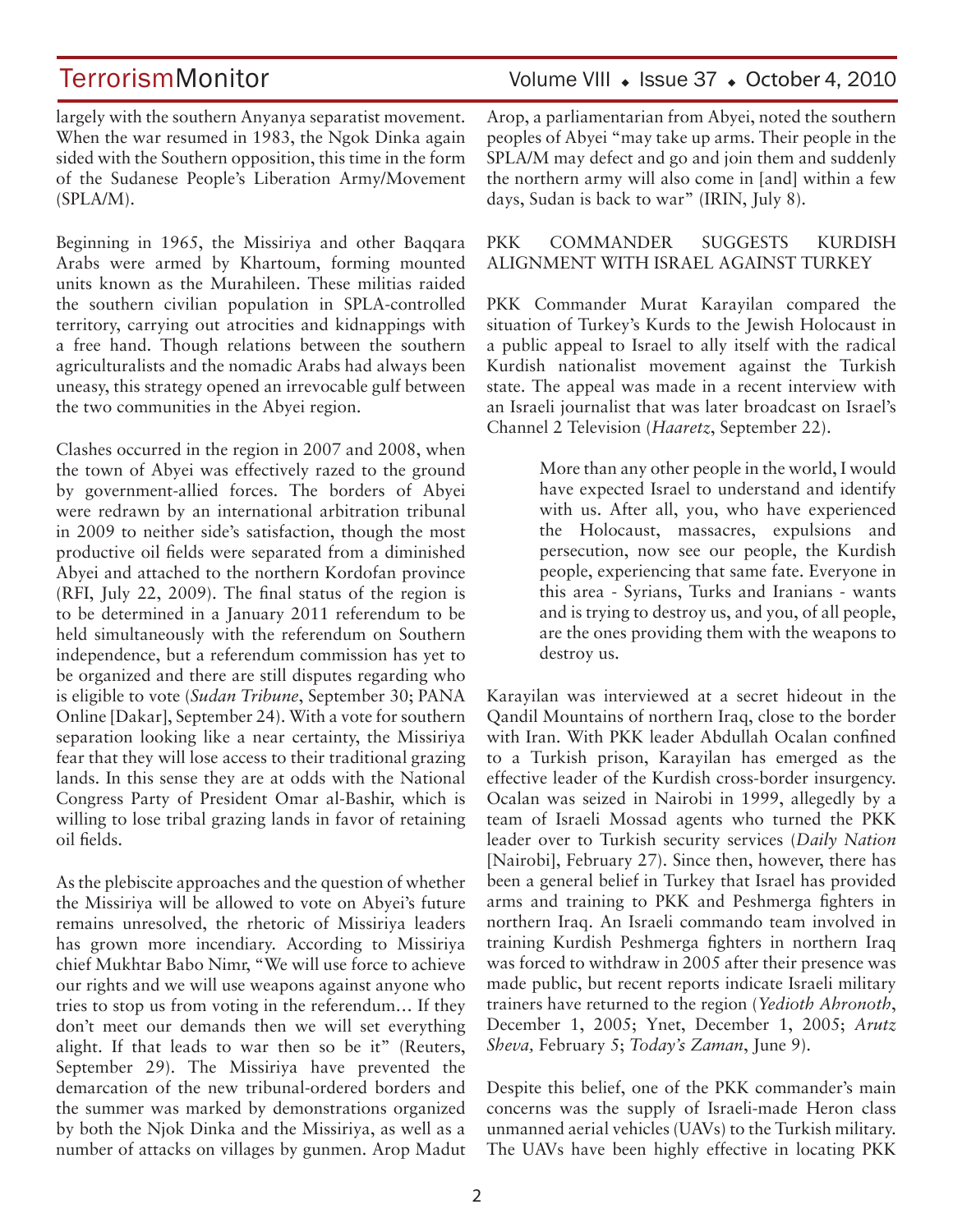positions in difficult terrain for targeting by Turkish forces (see *Terrorism Focus* Briefs, April 1, 2008).

> Once we were friends. In the 1960s and 1970s, Israel went out of its way to assist the Kurds. We admired you. But since the 1980s, from the moment you tightened your relationship, and your military cooperation, with Turkey, you have been considered here to be among those who systematically assist in our oppression and eradication… It is clear and natural to us that there should be relations between Israel and Turkey. Why not? But why should these relations come at our expense, at the expense of our lives? I wonder if Israelis are at all aware of the use that is made of the weapons and training they provide to Turkey.

Israel has not made an official statement on Karayilan's interview, but an Israeli diplomat requesting anonymity told a Turkish daily, "The Israeli position is known and clear. We see the PKK as a terrorist organization and we support the Turkish fight against terror" (*Today's Zaman*, September 22).

Despite what seemed to be a vicious public disagreement between Israel and Turkey following the May 31 Israeli commando raid on a Turkish ship carrying aid to Gaza, diplomatic and military officials worked behind the scenes to ensure economic and military ties remained relatively undamaged by the feud (*Hurriyet*, September 22; see *Terrorism Monitor* Briefs, June 12). Karayilan, however, attempted to exploit the rift:

> More than any other Turkish head of state, this prime minister, [Recep Tayyip] Erdogan, openly shows how he is tightening relations with Hezbollah and Syria. He hugs [Iranian President Mahmoud] Ahmadinejad and praises Hamas. Are you sure this is your friend?

An important ministerial summit between Turkey and Syria is scheduled for October 2-3, with terrorism expected to be one of the principal topics of discussion. Turkey is intent on improving economic relations with Syria and has already received Syrian support on the PKK issue (*Hurriyet*, September 28). However, the May 31 incident brought an abrupt end to Turkish efforts to mediate between Syria and Israel. Turkish interior minister Besir Atalay is also expected to meet soon with his counterparts in Syria and Iran to discuss the PKK threat.

### Volume VIII · Issue 37 · October 4, 2010

Only a few days before Karayilan's interview was broadcast, three PKK members were reported arrested in the port city of Jounieh by Lebanon's Military Intelligence on charges of spying for Israel (*Journal of the Turkish Weekly*, September 23). Lebanon has arrested over 70 people on suspicion of spying for Israel since April 2009 (AFP, September 24).

# **Islamist Terrorism in Europe: Could Greece Be Next?**

*By Panagiotis Kostakos*

Radical Islamist groups, including al-Qaeda, have<br>the means and resources to target European<br>citizens both in Europe and abroad. However,<br>lelomist terrorist groups have not yet directly bit Groces the means and resources to target European Islamist terrorist groups have not yet directly hit Greece. Why is that the case?

From a strategic standpoint, Greece is not a major player in the "war on terrorism." The country has not deployed any troops in Iraq and the Greek troops currently stationed in Afghanistan participate mainly in low risk engineering and medical activities as well as training missions (To Bhma Online [Athens], August 31). Furthermore, there is a cultural explanation. Modern Greeks, Afghans and Palestinians share a common history and mythology that can be traced back to Alexander the Great. [1] Al-Qaeda leaders have always shown an interest in exploiting the mythology of civilizations and have used soft power to gain a strategic advantage against their adversaries.

Thus, in theory, an attack against Greece lacks the symbolism and strategic interest that al-Qaeda seeks for the construction of its own mythology, identity and propaganda. However, these observations do not necessarily erase the possibility that radical Islamic groups are trying to gain a foothold in Greece.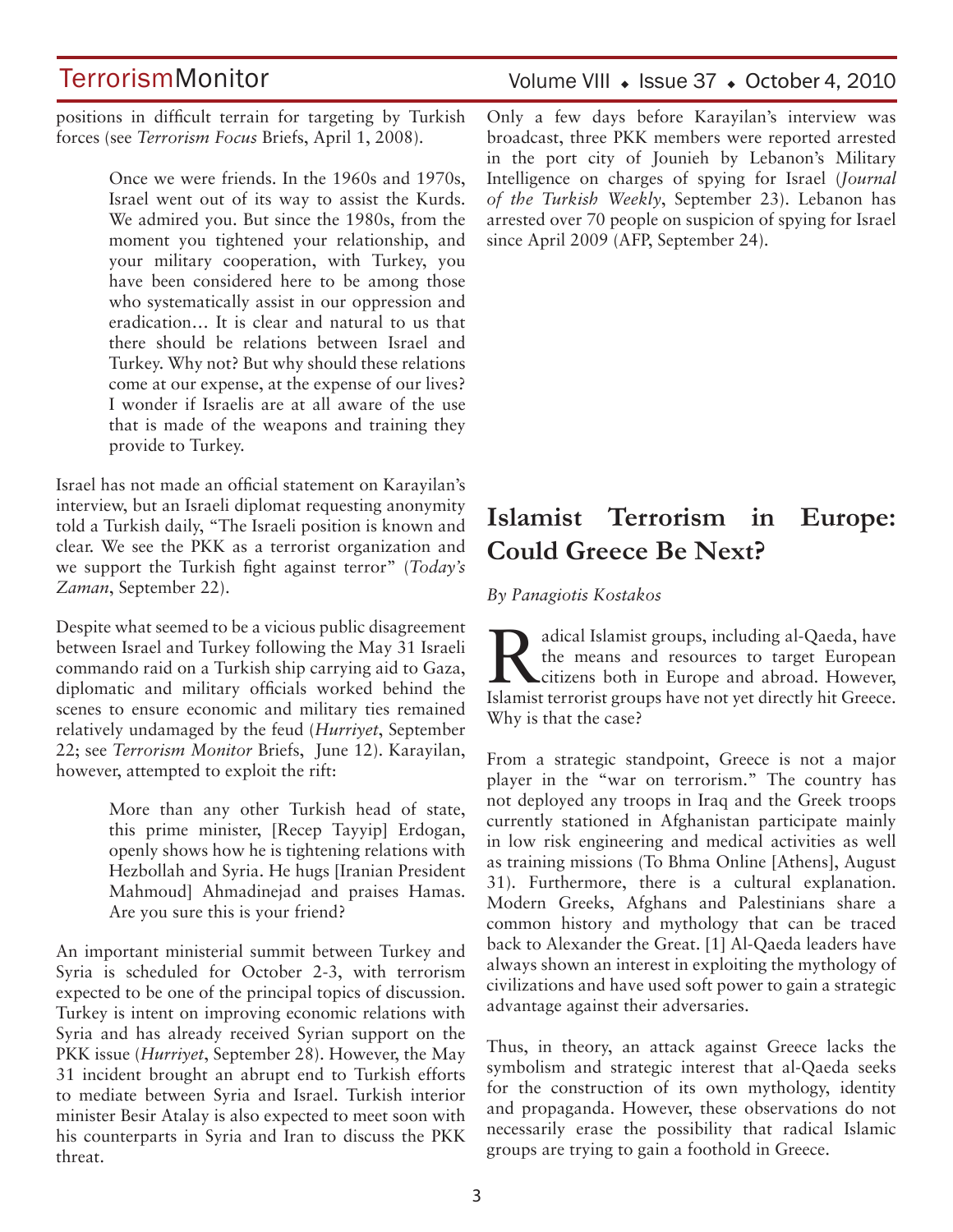Indeed, there is a pragmatic expectation that radical Islamist groups could participate in low-risk assignments and psychological operations (such as recruitment, funding, propaganda and training) that would not be easily detected by Greek or other authorities. The Greek context facilitates such operations for a number of reasons:

- Geographical proximity to countries that export radicalism
- Illegal migration and porous borders
- Social unrest
- A growing Muslim community
- Indigenous terrorist networks
- Corruption in the private and public sectors

These are just some of the pieces of the puzzle that make this scenario ever more realistic (see *Terrorism Monitor*, August 2, 2007).

However, is there hard evidence to support the assertion that such a secretive radical organization exists in Greece? Confidential reports and interviews with informants suggest that there is fire behind the smoke. [2]

Various intelligence sources conclude that the Greek immigration policy has deterred many radical Islamist networks from establishing permanent ties in the country. A security brief issued during the 2004 Olympic Games noted, "The legal environment was for many years an obstacle for the growth and development of organized networks that could operate overtly or covertly using religious and cultural organizations and NGOs as legitimate fronts." This policy, however, unintentionally leads many groups to go underground.

The Greek secret service has mapped a transnational network of radicals that has been developing in Greece over the years. Field informants indicate that this semilegal web spreads across five different communities, including:

- Mosques and local Muslim communities
- Humanitarian organizations and NGOs

# TerrorismMonitor Volume VIII + Issue 37 + October 4, 2010

- Islamic cultural centers in Europe
- Foreign political, economic and religious elites
- International Islamist terrorist organizations

The key members of this network (referred to as "The Union of Mosques" or "The Union of Imams") have military training and combat experience and are well connected with terrorist groups, foreign governments and the Muslim Diaspora in Europe (mainly in Britain, Italy and France). They use criminal activities to finance and facilitate their ideological objectives. The most noticeable illegal activities they conduct are passport forging, arms trafficking, people smuggling and drug trafficking. Finally, according to the same sources, the network has developed an internal structure to support fundraising, recruitment and counter intelligence activities.

The confluence of actors and structures reported in the intelligence files indicates strong links with other European capitals. This conclusion gains additional support when cross-referencing surveillance reports and open source intelligence. Arrests of Islamist radicals in Europe will often trigger changes in the everyday routines of some members of the network in Greece. Members of the network were, for instance, advised to change their appearance, shave their beards, move to a friendly country and avoid talking openly when meeting in mosques or in other public places. Changes in the modus operandi of the network were also recorded in the immediate aftermath of the London and Madrid bombings.

A number of economic, political and cultural issues could have a direct impact on the security of Greece. These include:

- Liberalization of immigration laws
- Stronger bilateral economic and military relations between Israel, Cyprus, Greece and the United States (see *Hurriyet*, September 29)
- Oil extraction in the Aegean Sea
- Radicalization of Turkish Muslims (see *Ta Nea*  [Athens], June 16; *To Vima tis Kiriakis* [Athens], May 30)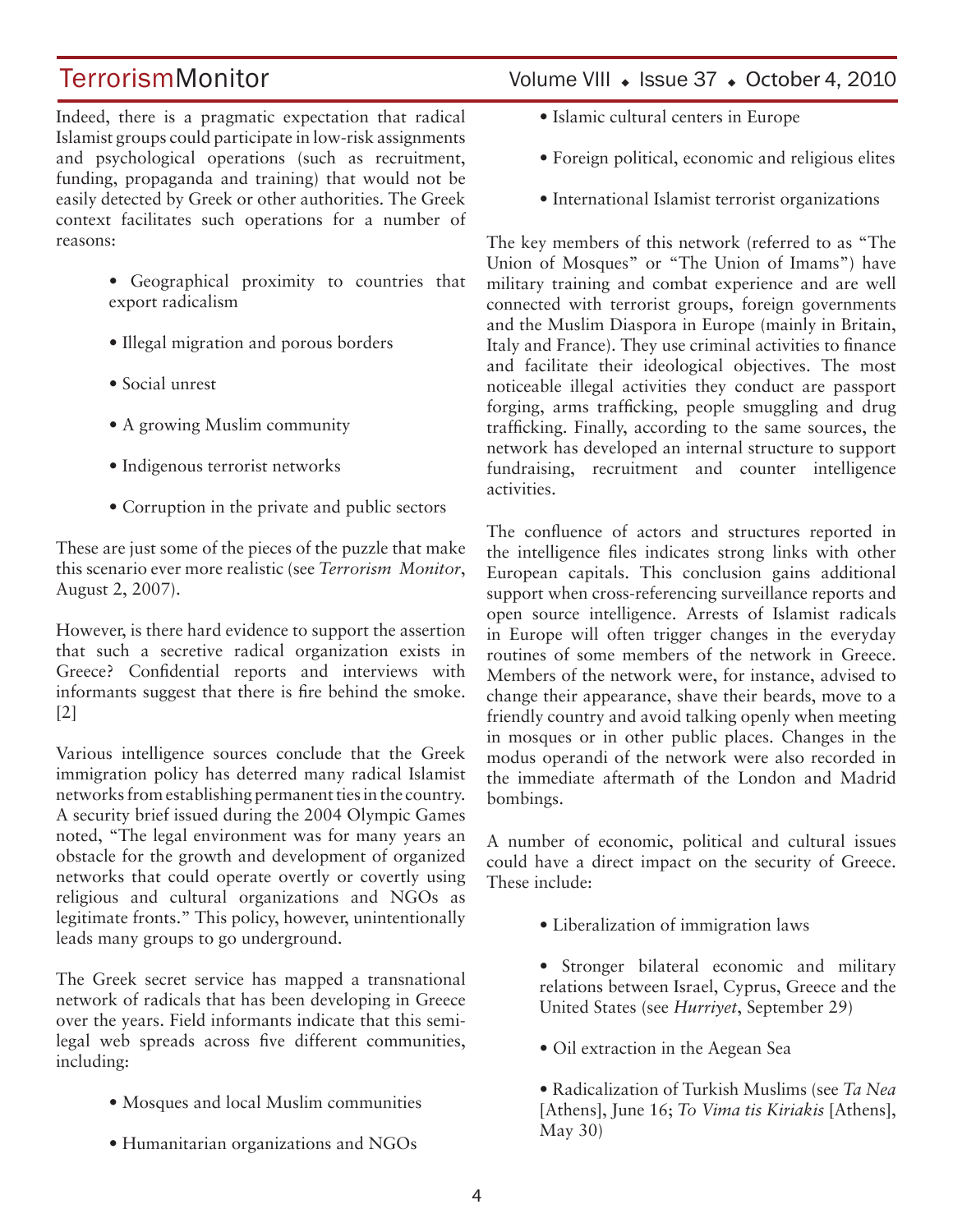- The political role of the Muslim minority in Greece and the growing legal/illegal Muslim community in Athens and Thessaloniki
- The Macedonian name dispute

An attack is unlikely to occur in the current situation. However, future developments on the aforementioned political, socio-cultural and economic issues could change this dynamic and activate or radicalize Islamist networks in Greece. So far, the network based in Greece performs mainly non-violent activities, but provides support for other groups based in larger European cities. Future political decisions could tilt the network toward more militant activities.

*Panagiotis A. Kostakos is a PhD researcher in the Department of European Studies and Modern Languages at the University of Bath, UK.* 

Notes:

1. Early Muslim scholars for example, believed that Dhul-Qarnain ("the two-horned"), a pre-Islamic figure mentioned in the Koran (XVIII, 83-98), was Alexander the Great. See: R. A. Anderson, "Alexander's Horns," *Transactions and Proceedings of the American Philological Association* 58, (1927) pp. 100-122.

2. The documents were supplied by a retired officer of the Greek secret service.

Interviews with high ranking officers from the police and the secret services were conducted in Athens in the summer of 2008 and in the fall of 2009 for a more updated assessment.

# **Insurgent Groups React to the Withdrawal of American Combat Forces in Iraq**

*By Rafid Fadhil Ali*

The withdrawal of the last combat units of the U.S.<br>
army from Iraq at the end of August attracted<br>
reactions from various Iraqi insurgent groups.<br>
On Sontamber, 1, the number of U.S. trease in Iraq. army from Iraq at the end of August attracted On September 1 the number of U.S. troops in Iraq dropped to less than 50,000 personnel. The U.S. army announced that the role of the remaining troops would now be focused on supporting and training the Iraqi government forces.

Iraq's Sunni insurgent groups in general looked at the change suspiciously. Most of them did not consider the pullout an actual withdrawal, as tens of thousands of troops remained stationed in Iraq. However, most insurgent factions declared that the partial withdrawal was an indication of defeat that came as a result of military resistance. Abdullah al-Hafiz, the spokesman of al-Jabha al-Islamiya li'l-Moqawama al-Iraqiya (JAMI - Islamic Front for Iraqi Resistance), stated, "The partial withdrawal of the occupation is an inevitable result of the strength of the blows that were inflicted on its forces in Iraq by the Iraqi resistance with all its factions. The withdrawal in itself is a victory for the Iraqi forces; however, it is not the end of the road" (Al-Arab Online, September 4).

The Sunni insurgency in Iraq has lost much of its momentum over the last three years, yet two factors will be crucial in deciding its future direction. First is the level of representation of the Sunni community in the next government. The second factor is the fate of the fighters belonging to the local Sunni militias of the Sahwa (Awakening) councils. The U.S. military armed and funded the Sahwa fighters, who played a major role in the success of the American surge strategy. They have been struggling since the Americans turned over to them the responsibility of the Iraqi government. The Sahwa fighters, mostly drawn from ex-insurgents belonging to Iraq's Sunni tribes, want to be fully integrated with the security forces, while the Shi'a-led government has offered to accept only 20% of them. As part of its post-U.S. withdrawal strategy, al-Qaeda is using a stick and carrot approach with the Sahwa fighters. Al-Qaeda has killed many of the Sahwa leaders and members but it has also offered a pardon for those who rejoin the insurgency (*al-Hayat,* August 22).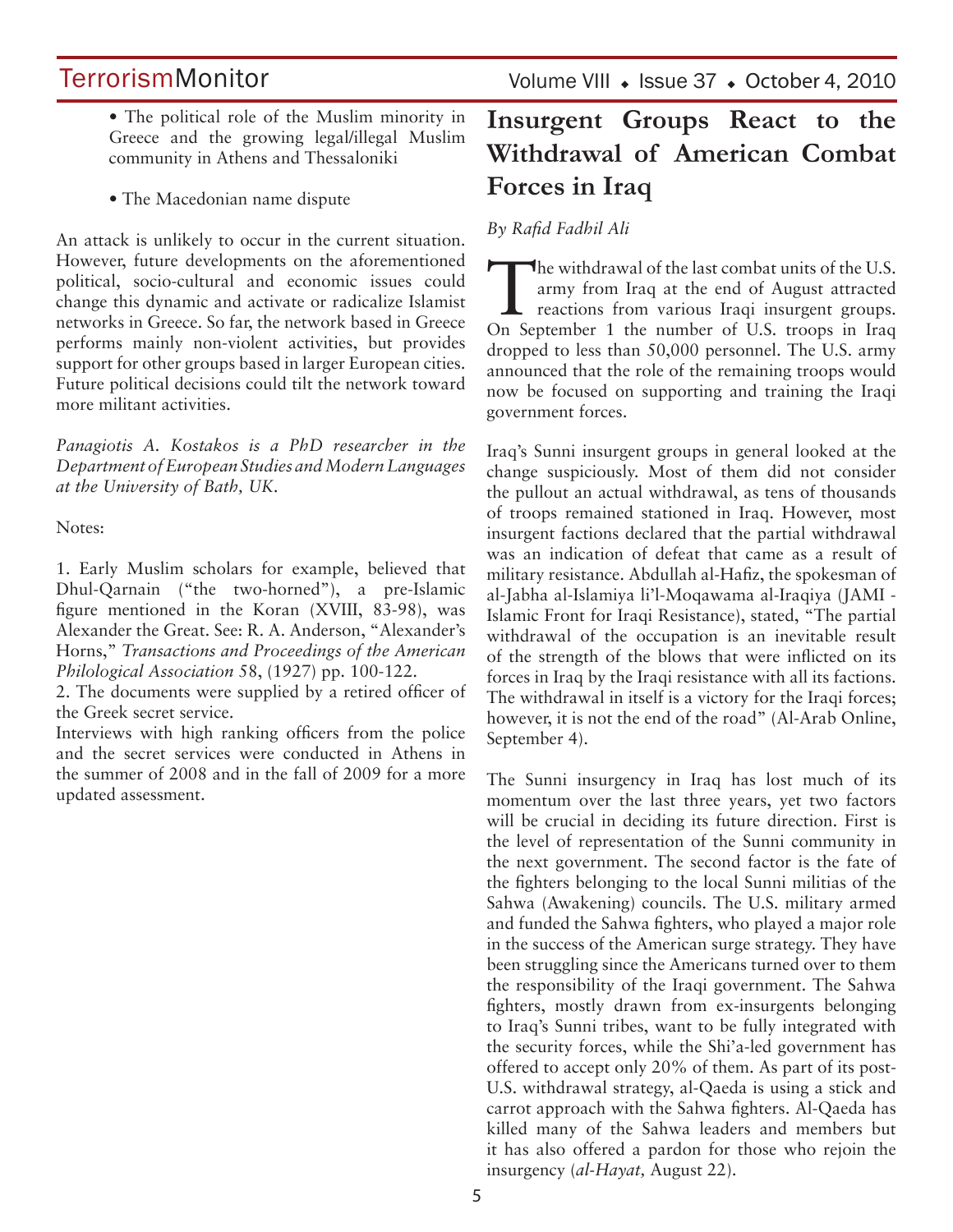The former ruling Ba'ath party also denied the withdrawal had any significance and described it as "a lie" while calling for the resistance to continue. However, the Syrian-backed wing of the Ba'ath, led by General Muhammad Younis al-Ahmad, has been adapting to the new stage. For the first time since the fall of Saddam Hussein there was media coverage for conferences and gatherings of al-Ahmad's group in Syria. Of course, this could not have happened without the approval of the Syrian host (*al-Watan*, August 30).

Though most of the Sunni insurgent groups called for continued resistance to the "American occupation," al-Qaeda had a different assessment. Months before the September 1 draw-down, the Islamic State of Iraq (ISI – an umbrella group for al-Qaeda and its allies) had already set its strategy for the post-withdrawal stage. ISI strategy indicated that there would be no use in concentrating attacks on the decreasing U.S. presence and called instead for the targeting of Iraqi forces and Sahwa fighters (hanein.info, February 20).

On the Shi'a side there was also a much skepticism and calls for continuing the fight against the Americans. The followers of radical Shi'a cleric Muqtada al-Sadr believed that nothing changed after the withdrawal (pc-sadr.com, September 2). More radical Shi'a groups confirmed that they would continue targeting U.S. forces. Those groups, especially Asaib Ahl al-Haq (AAH), the largest among them, have been claiming that the gradual reduction of the numbers of U.S. troops was a result of their fight in central and southern Iraq (Rohana.org, September 2, *Asharq al-Awsat*, September 24)

September 1 was an important benchmark in the gradual process of the American withdrawal from Iraq. However, for most of the insurgent groups the end of 2011 will be of more importance. If by that date a complete American withdrawal from Iraq is accomplished, as agreed between Washington and Baghdad, the insurgent groups will lose their main opponent. In this event, we may expect the following approaches from Iraq's insurgent groups:

• The Iraqi Sunni groups will most likely focus their enmity on the Shi'a Islamic parties and will continue to target the Iraqi armed forces. They have always accused the Shi'a parties of being controlled by Iran.

• The Ba'ath party will not relinquish their dream of returning to power. Armed groups linked to the Ba'ath will remain a threat.

## TerrorismMonitor Volume VIII • Issue 37 • October 4, 2010

• Al-Qaeda's ISI will intensify its activities as the international organization of al-Qaeda still regards Iraq as one of the main arenas for confronting their enemies.

• The future of the Shi'a armed groups will depend mainly on Iran. Many of those groups, in particular the AAH, now have an expanded international agenda encompassing Shi'a communities beyond Iraq in the greater Middle East. This is now unlikely to be affected even by a full U.S. withdrawal.

*Rafid Fadhil Ali is a freelance journalist based in Iraq who specializes in Iraqi insurgent groups.*

# **Jihad in the Rasht Valley: Tajikistan's Security Dilemma**

*By Andrew McGregor*

Efforts by Tajikistan President Emomali Rahmon to solve his problem with Islamist militants *I*through lengthy sentences for detained opposition members encountered a serious reversal on August 22 when 25 militants made a dramatic escape from a State National Security Committee (SNSC) remand center Tajikistan's capital city of Dushanbe, killing four guards in the process.

Tajikistan has experienced little internal success since obtaining its independence from the collapsing Soviet Union in 1991. A devastating civil war followed from 1992 to 1997, which provoked the loss of most of Tajikistan's ethnic Russian and European population, which formed much of the country's professional and administrative classes. A peace and reconciliation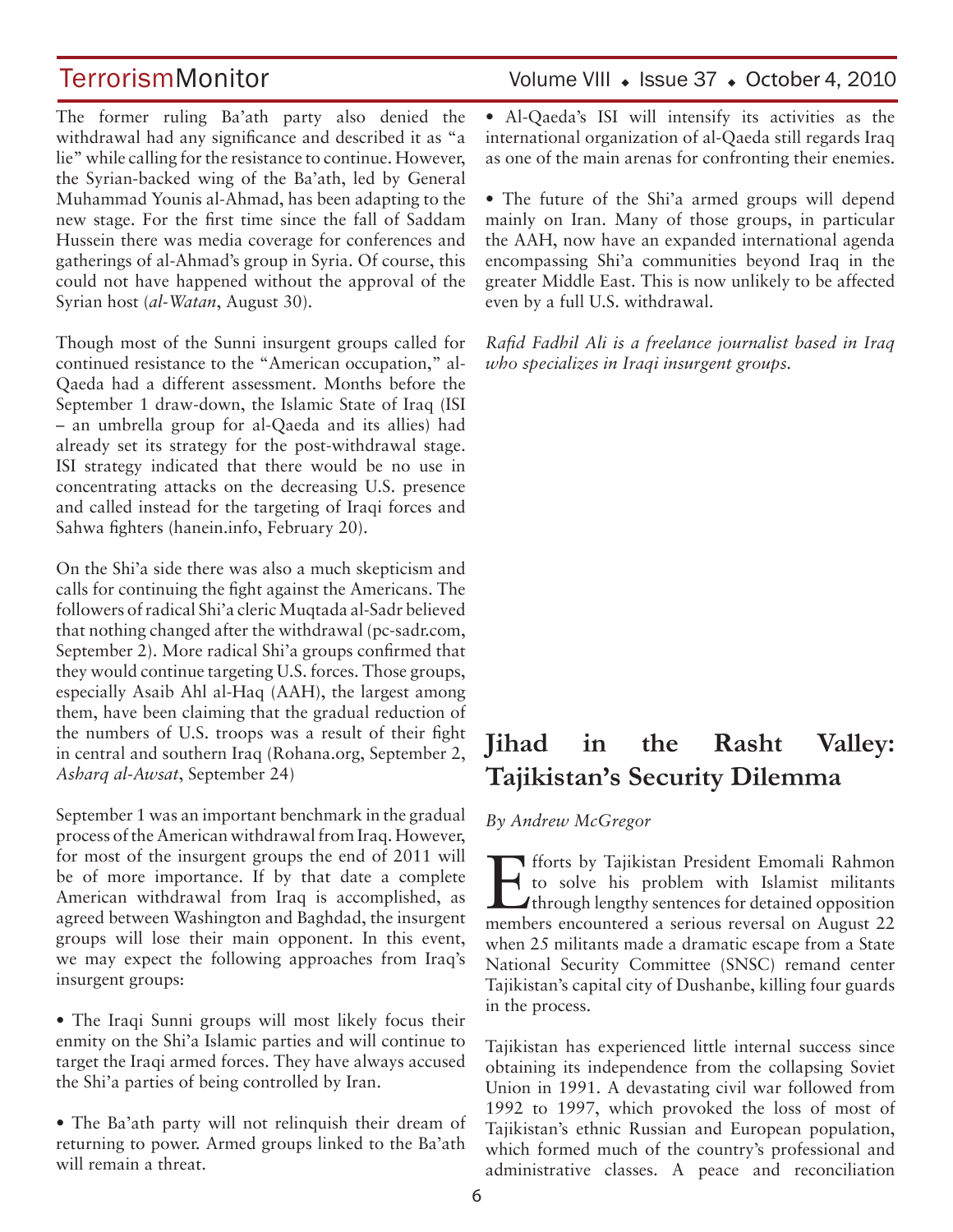agreement in 1997 promised a new era, but in recent years the regime has expelled most of the former armed Islamist opposition from their posts in the reconciliation government, adding to a wave of unrest fueled by corruption, economic failure and the revival of Islam after decades of Soviet repression.

### The Jailbreak

The SNSC remand center in Dushanbe has its own security staff and is located inside a larger remand center operated by the Ministry of Justice. Though the escapees appear to have been in control of the SNSC facility for four hours, they nevertheless took Justice Ministry guards by surprise as they burst out of the SNSC building dressed in regulation camouflage uniforms. One car was commandeered by the fugitives, but it is unclear how the rest escaped through the city without hindrance (*Avesta* [Dushanbe], August 25).

According to one report, the escapees were able to arm themselves with 20 pistols, seven AK-47 assault rifles, one machine-gun and four grenades (Nigoh [Dushanbe], September 1). Most of the fugitives had been charged with plotting a coup against the state and had been handed stiff sentences of 15 to 30 years imprisonment by Tajikistan's Supreme Court on August 20. Unidentified gunmen who were believed to be part of the group of escaped prisoners fought a four-hour gun-battle with Defense Ministry outposts in the Romit Canyon (about 45 km from Dushanbe) on September 3 (Asia-Plus Online [Dushanbe], September 3; Itar-Tass, September 3).

Authorities believe the escape was organized by Ibrohim Nasriddinov, who was serving 23 years for murder and the planning of a terrorist act. Nasriddinov was caught on September 7 (Interfax, September 7). He is frequently identified as a former inmate of Guantanamo Bay although his name does not appear on the official list of prisoners (RFE/RL, August 7, 2007; Itar-Tass, September 7). There were reports that Nasriddinov was treated as a "privileged" prisoner, being allowed to move around the facility freely at night (Asia-Plus Online, September 2). Close relations between prisoners and guards coupled with understaffing (three guards for 90 prisoners) were cited as reasons for the success of the escape (Imruznews [Dushanbe], September 1).

The fugitives included 15 citizens of Tajikistan, five citizens of Russia, four citizens of Afghanistan and two citizens of Uzbekistan (Interfax, September 7; Khovar Volume VIII · Issue 37 · October 4, 2010

[Dushanbe], September 24). The two Uzbeks, Furkat Khalmetov and Khamidullo Yuldashov, were convicted of illegal border crossing and participating in an attempt to overthrow the government of Tajikistan, respectively (Itar-Tass, September 24).

A Dagestani escapee, Gusein Sulaymanov, was killed after wounding three policemen in a September 8 raid on a house used by militants (Interfax, September 29). Another escapee, Rahmiddin Azizov, a former Rasht Valley security officer, was killed in an operation in the Fayzobod district (Asia Plus Online, September 27; Interfax, September 29). Rahmiddin was serving a life sentence and was charged with belonging to a militant group led by his brother, Negmat (RIA Novosti, September 26).

Most of the fugitives were seized in last year's Operation Kuknor ("Poppy") and are alleged to have been former loyalists of Lieutenant General Mirzo Ziyoev, the military commander of the Tajik Islamists in the civil war who was given a high military rank and his own paramilitary in the reconciliation that followed the war (Itar-Tass, September 2). He was dismissed in 2006 and accused of having joined the Islamic Movement of Uzbekistan (IMU), an assertion that was quickly denied by late IMU leader Tahir Yuldash (RFE/RL Uzbek Service, July 16, 2009; Ferghana.ru, July 16, 2009). Ziyoev was captured by security forces on July 11, 2009 and died later that day in crossfire between security forces and a group of militants (*Millat* [Dushanbe], July 23; al-Jazeera, July 16, 2009; IWPR, July 23, 2009).

Though some escapees were thought to be headed to the Afghanistan border, most were believed to be on their way to the eastern Tavildara district, where they were apprehended in a military sweep last year.

The Dagestan Connection

One of four Dagestanis involved in the escape, Magomet Ahkmadov was named as one of the three men who led the breakout by killing four guards and wounding two others (Interfax, August 24). The other leaders included Mirzomen Abiyev, Kazbek Dzhabailov, and Gusein Sulaymonov, who was later killed in a gunfight with police (Interfax, September 29).

Another Dagestani, Ahmad Sultanov, was sentenced to nine years in prison only days after the prison break for "circulating extremist ideas" and making calls for jihad.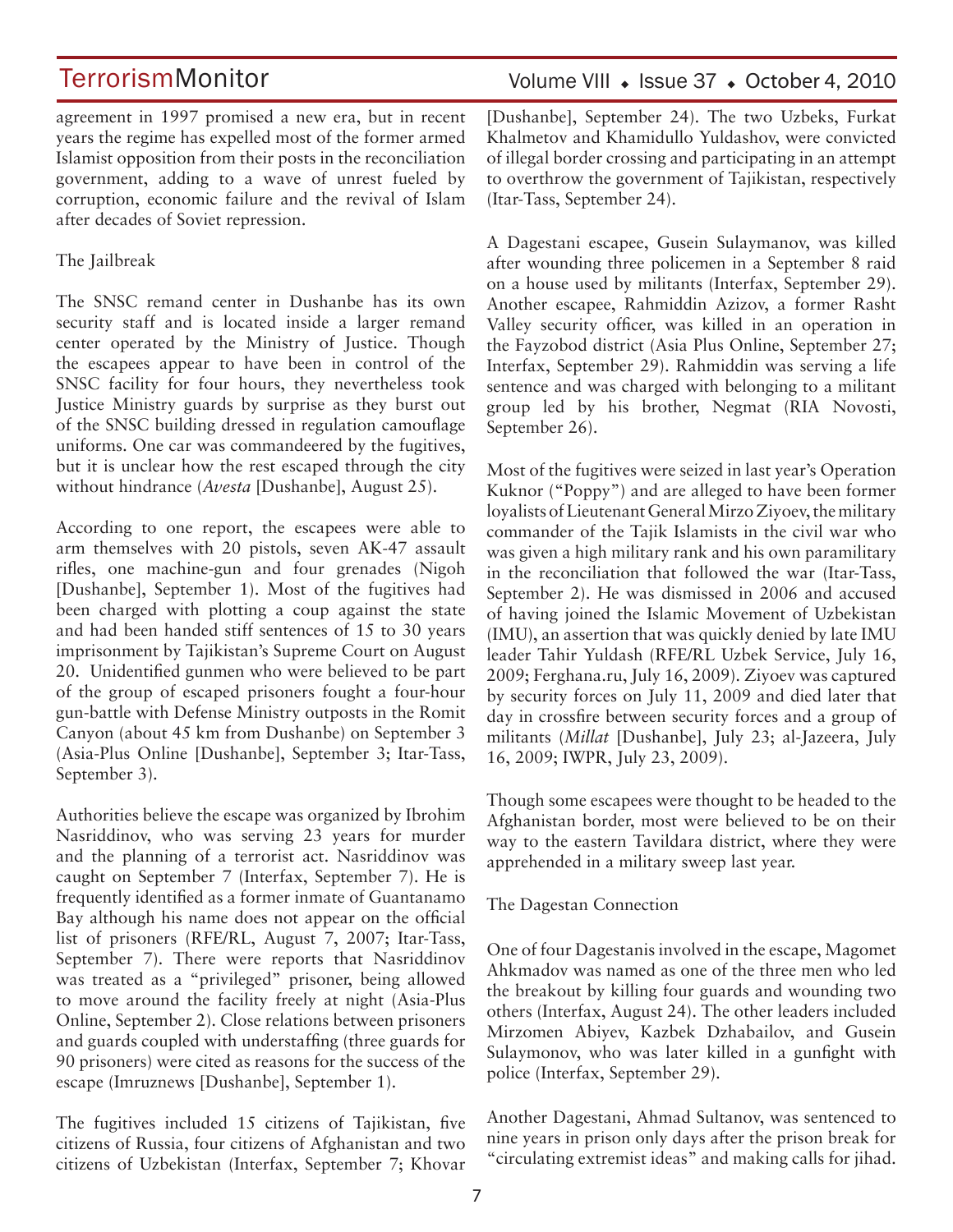TerrorismMonitor Volume VIII + Issue 37 + October 4, 2010

Sultanov is an alleged member of Dagestan's Shari'a Jamaat, one of the most active armed Islamist groups in the North Caucasus (Itar-Tass, August 27). The Ambush in the Kamarob Gorge

Using grenades and automatic weapons, an unidentified militant group ambushed a military convoy in the Kamarob gorge of eastern Tajikistan, about 260 km from Dushanbe, on September 19. The attack killed at least 28 soldiers and left many more wounded, leaving the government to suspect experienced guerrilla leaders like Mirzokhuja Ahmadov (a.k.a. "Belgi"), Abdullo Rakhimov and Alovudin Davlatov (a.k.a. Ali Bedak) of responsibility for the assault. Later reports put the death toll at 40 of the total 75 man detachment (RIA Novosti, September 20). The Tajik Defense Ministry insisted fighters from Afghanistan, Pakistan and Chechnya were part of the ambush force (Itar-Tass, September 26).

Tajik security officials identified Abdullo Rakhimov (better known as "Mullo Abdullo") as the main suspect, and a later video message from an IMU spokesman claimed responsibility on behalf of the movement, which has had little presence outside the northwest frontier region of Pakistan since 2001. Issued by Abdufattokh Ahmadi, the message said the attack was a response to several issues, including the closure of "thousands" of mosques, unreasonable detention of Muslims, a prohibition on headscarves, and government cooperation with the United States and NATO against Afghanistan's Muslims (Radio Liberty Tajik Service, September 23; Ferghana.ru, September, 24).

Calls for the resignation of the Tajik defense minister followed criticism that the army is consisted of poorlytrained and poorly-supplied workers and farmers, many of whom are young and without military experience (*Farazh* [Dushanbe], September 22; *Chark-i Gardun* [Dushanbe], September 22). Last June the United States announced it would build a \$10 million Counterterrorism Training Center at Qarotogh in Tajikistan's Shahrinav District, pending an agreement with the Tajikistan government. Both Washington and Dushanbe have made it clear that the center will train only Tajik soldiers and will not house American military personnel. U.S. assistant secretary of state for South and Central Asian Affairs, Robert Blake, told reporters on September 1 that the United States had no intention of establishing a military presence in Tajikistan (Interfax, September 7).

Tajik Military Operations Following the Kamorab Gorge Ambush

Two days after the ambush in the Kamorab Gorge, government troops began searching houses in the Rasht Valley belonging to former members of the United Tajik Opposition (UTO), the leading opposition front in the civil war. Security forces encountered resistance at the home of Mirzokhuja Ahmadov, where five of Ahmadov's followers were killed in a gunfight. Security forces reported seizing assault rifles, grenade launchers, mines and three completed bombs containing nearly 20 kg of explosives (RIA Novosti, September 23). Ahmadov himself was not found at the scene and his whereabouts remain unknown. The former Islamist warlord was formerly head of the government's organized crime unit in the Rasht Valley following postcivil war reintegration efforts. An attempt to arrest him in 1998 resulted in the shooting death of Oleg Zakharchenko, chief of Tajikistan's OMON police unit, by one of Ahmadov's men (see *Terrorism Monitor*, June 12, 2009). Government officials have accused Ahmadov of sheltering Mullo Abdullo in his home since the latter's return from Afghanistan (RFE/RL, September 28). The government attack reportedly prompted another former opposition commander, Shoh Iskandarov, to join the militants in the mountains (RFE/RL, September 22).

The raid on Ahmadov's residence came only a week after Defense Minister Sherali Khayrulloev, Interior Minister Abdurahim Qahhorov and SCNS Deputy Leader Mansurjon Umarov met with Ahmadov and Iskandarov to assure them military operations in the Rasht Valley were intended only to apprehend Mullo Abdullo (RFE/ RL, September 15). There were also rumors that the ministers had asked for the ex-warlords' cooperation in hunting down Mullo Abdullo. The ambush in the Kamarob Gorge appears to have led to a turnabout in government policy. According to an Interior Ministry spokesman, two more members of Ahmadov's group were detained without resistance on September 29, but many other suspected members of Ahmadov's group might be released due to lack of evidence (RFE/RL, September 29).

The pursuit of the spectral Mullo Abdullo, who largely disappeared from view after reports he was captured by government forces in Afghanistan's Kandahar province in 2002, and who may or may not have returned to the Rasht Valley last year, consumes much of the efforts of Tajikistan's security forces and provides a convenient bogeyman for government use. Mullo Abdullo has not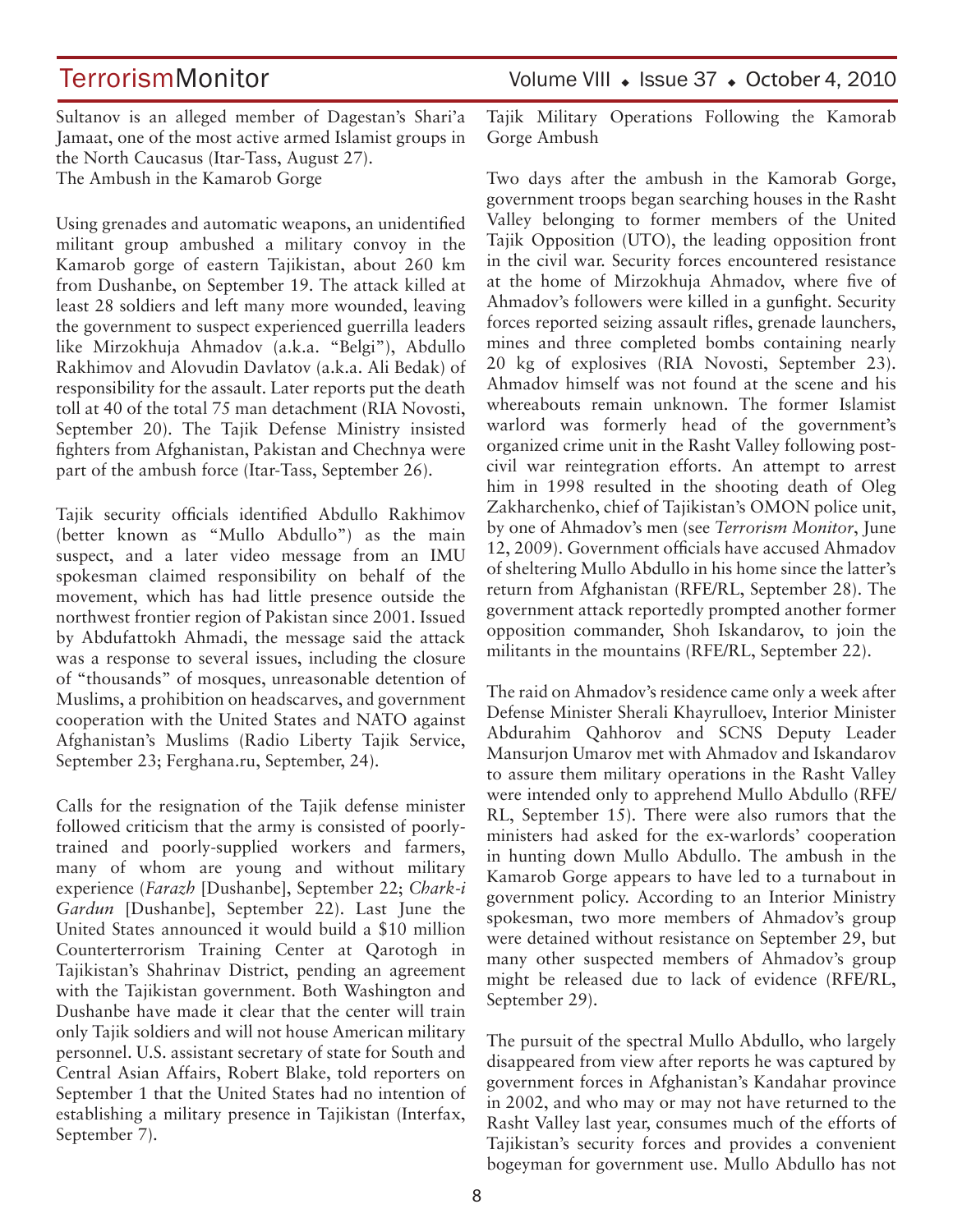been seen in Tajikistan since September 2000, when a government offensive destroyed most of his group. Mullo Abdullo's wife claims she does not know the whereabouts of her husband and does not believe he was responsible for the ambushed convoy (Asia-Plus Online, September 27).

Continuing military operations are being led by the chief of the Tajik General Staff, Ramil Nadyrov, and are reported to involve Tajik Special Forces and helicopter gunships (Itar-Tass, September 30; AFP, September 20). Rumors of Russian intervention in the form of troops or helicopters from the Russian 201st Motor Rifle Division base in Tajikistan began circulating after several alleged sightings in early September, but both Tajik and Russian sources denied the involvement of Russian personnel in the counterterrorist operations (*Avesta*, September 8; Itar-Tass, September 30). The 201st Division is permanently based in Tajikistan where it has been responsible for guarding the border with Afghanistan against militant incursions since 2001. While some Tajiks suspected Russian involvement in the hunt for the fugitives, others accused Russian or other "foreign forces" of engineering the escape (*Farazh* [Dushanbe], September 1; *Millat* [Dushanbe], September 1).

The mass escape, both alarming and humiliating, resulted in quick changes to the nation's security leadership. Colonel-General Khairidin Abdurakhimov was relieved of his duties as head of the State National Security Committee (SNSC) "at his own request" and was replaced by Saimumin Yatimov, a former diplomat who became involved in state security matters in 2000 (Asia Plus Online, September 2; Interfax, September 7). All other top officials of the SNSC were dismissed, as well (Itar-Tass, September 2).

#### The Khudzhand Suicide Bombing

A rare Tajik suicide car-bombing on September 3 targeted a regional police unit in the northern town of Khudzhand (350 km north of Dushanbe), killing at least two policemen and injuring nearly two dozen others (Interfax, September 3; September 7; Asia-Plus Online, September 3; *Avesta*, September 3; Daydzhest Press [Dushanbe], September 9). Authorities blamed the IMU, but responsibility for the attack was later claimed by a previously unknown group calling itself Jamaat Ansarullah. The claim suggested the assailants were local in origin; "The operation was carried out in response to the killing and humiliation of our brothers and ordinary Muslims behind the walls of

### Volume VIII · Issue 37 · October 4, 2010

that God-damned place" (Kavkaz-Tsentr, September 8). A representative of Tajikistan's Islamic Renaissance Party (IRP) was hesitant in accepting the claim, saying "enemies of Islam" invent organizations with Arab names to tie Muslims to acts of violence. "As far as we know, there is no such organization even among banned religious organizations in our country. I even doubt that it exists in the world," stated the IRP representative (Asia-Plus Online, September 11).

A September 5 explosion at a Dushanbe disco that wounded seven people was at first believed to be an attack by radical Islamists, but investigations revealed the blast was the result of "gross misconduct by visitors using pyrotechnics" (Interfax, September 7).

### Taliban on the Border

On September 10, a Tajik border patrol encountered what they described as a large group of Islamist fighters, including Afghan Taliban, trying to cross the border from Afghanistan. A firefight lasting nearly 24 hours ensued, with the border police eventually driving off the Taliban incursion. Authorities claimed one officer and 20 Taliban were killed. Though only seven Taliban bodies were recovered, officials said the rest were observed being put into the river by their former comrades to be carried away. The battle took place roughly 210 km south of Dushanbe on the banks of the River Pyandzh and on a number of islands in the river occupied by Taliban fighters (Reuters, September 11; AFP, September 13).

#### Response from the Legal Islamist Opposition

In an effort to curb extremism, President Emomali Rahmon has asked parents to arrange for the return of their children studying at Islamic institutions abroad, claiming they were being trained as "extremists and terrorists" (Asia-Plus Online, August 30). The request proved highly controversial and brought pointed criticism from the opposition Islamic Renaissance Party (the only legal Islamic party in Tajikistan) (Asia-Plus Online, August 26).

The IRP responded to the new violence by issuing a call for national unity and a halt in the process of destabilization (*Ozodagon* [Dushanbe], September 22). Party leader Muhiddin Kabiri said his appeals to the government to open discussions with the militant opposition had fallen on deaf ears and led to the current violence (*Najot* [Dushanbe], September 23).